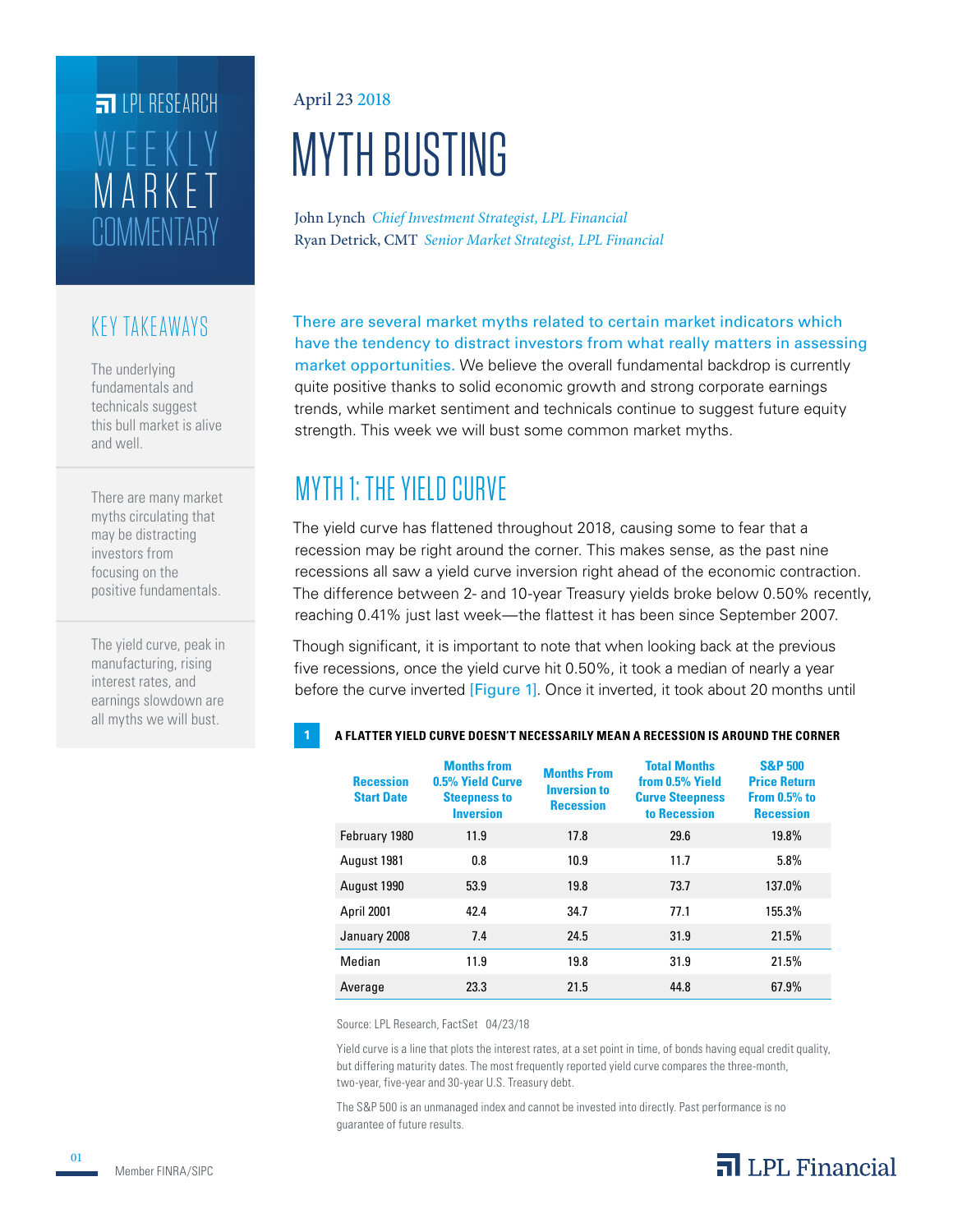a recession started. All along the way, the S&P 500 Index posted a median return of 21.5% over those 32 months. In other words, there could be years left to this expansion before the yield curve truly becomes a worry. For more of our thoughts on why we believe the yield curve isn't yet a major concern, be sure to read our latest *Bond Market Perspectives*, due out tomorrow.

### MYTH 2: A MANUFACTURING PEAK

The Institute for Supply Management's (ISM) Manufacturing Index hit a cycle high back in September 2017, but then made yet another new cycle high in February 2018. Many have posited that a peak in manufacturing suggests an impending recession, but the data does not back this up.

Over the past five economic cycles, it has taken the United States 45 months on average to enter a recession following a peak in the ISM. Meanwhile, the average cumulative S&P 500 price return during those periods (using end of month returns) was 56.7% [Figure 2]. Note that this average includes periods of very strong returns in the mid- to late-1980s and 1990s, and one period of negative returns in the early 1980s, which is an indication that not every cycle is equal. With ISM manufacturing making a new high so recently, we think this means there is still plenty of time left in this economic cycle.

## MYTH 3: RISING INTEREST RATES

With yields surging around the globe, breaking out to multi-year highs in several cases, many think that higher rates are a bad thing. The data suggest quite the opposite.

We have found that stocks and bond yields historically have been positively correlated until the 10-year yield gets up around 5%, at which point

### THE YIELD CURVE

The yield curve is a graphical representation of bond yields of similar credit quality across a range of maturities. A flattening curve, when shorter-term rates rise more quickly than longer-term rates (or fall more slowly), is often perceived as an indication that slower economic growth lies ahead. An inverted yield curve, where short-term rates are higher than long-term rates, has historically been a precursor to a recession.

#### **<sup>2</sup> A PEAK IN ISM DOES NOT MEAN STOCK MARKET GAINS ARE OVER**

| <b>ISM</b><br><b>Peak Date</b> | <b>Beginning of</b><br><b>Recession</b> | <b>Months from</b><br><b>ISM Peak to</b><br><b>Recession</b> | Cumulative<br><b>S&amp;P 500</b><br><b>Performance</b><br><b>Beginning of from ISM Peak</b><br>to Beginning<br>of Recession |
|--------------------------------|-----------------------------------------|--------------------------------------------------------------|-----------------------------------------------------------------------------------------------------------------------------|
| Jul 1978                       | Feb 1980                                | 18                                                           | 12.9%                                                                                                                       |
| Nov 1980                       | Aug 1981                                | 9                                                            | $-12.6%$                                                                                                                    |
| Dec 1983                       | Aug 1990                                | 80                                                           | 95.6%                                                                                                                       |
| Oct 1994                       | Apr 2001                                | 77                                                           | 164.5%                                                                                                                      |
| May 2004                       | Jan 2008                                | 44                                                           | 23.0%                                                                                                                       |
|                                | Average                                 | 45.6                                                         | 56.7%                                                                                                                       |
|                                | Median                                  | 44                                                           | 23.0%                                                                                                                       |
|                                | Max                                     | 80                                                           | 164.5%                                                                                                                      |
|                                | Min                                     | 9                                                            | $-12.6%$                                                                                                                    |

Source: LPL Research, Bloomberg 04/23/18

ISM – Institute for Supply Management Manufacturing Index

Indexes are unmanaged and cannot be invested in directly. Past performance is no guarantee of future results.

 $\overline{\mathbf{a}}$  LPL Financial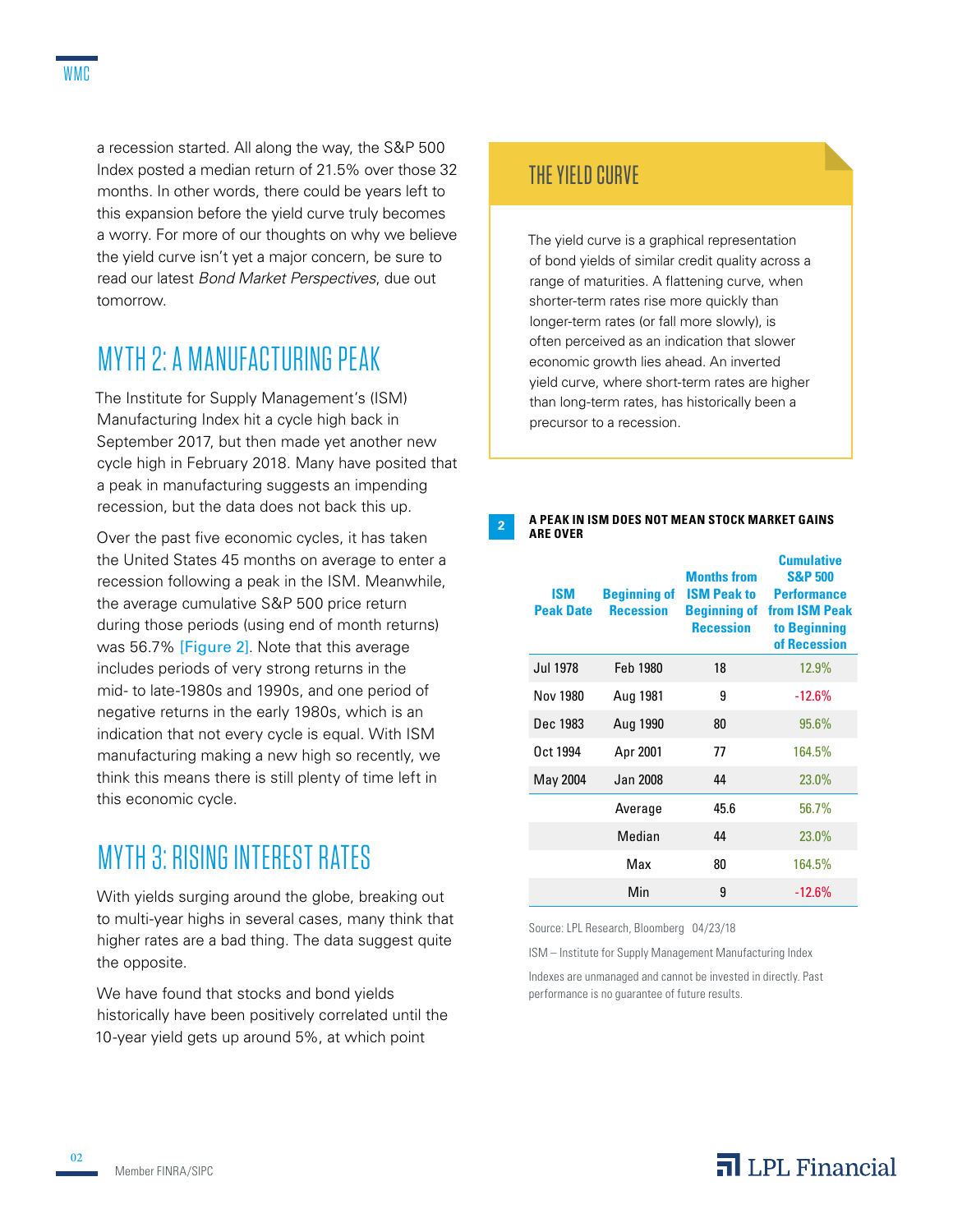the correlations break down. In other words, it is perfectly normal for yields to rise along with stocks. Taking this a step further, Figure 3 shows that out of the most recent 23 periods of higher rates (based on the 10-year Treasury yield), stocks have gained ground 19 of those times. Recent periods have produced even better performance, as stocks have risen during each of the last 11 periods of rising rates (since 1996).

Stocks have done well since interest rates began to move higher in September 2017. History suggests that higher rates may actually be a good thing, and

should the 10-year Treasury yield break above the psychologically important 3% level, the equity bull market may garner further support.

### MYTH 4: EARNINGS SLOWDOWN

LPL Research is looking for S&P 500 earnings growth to approach the mid-teens in 2018, with many expecting even stronger growth. What we find interesting about this is even though corporate profits are expanding and making new highs, some are predicting trouble again for stocks as earnings

#### **3 STOCKS HAVE HISTORICALLY DONE WELL DURING PERIODS OF RISING RATES**

| <b>Rising Rates</b><br><b>Start Date</b> | <b>Rising Rates</b><br><b>End Date</b> | <b>Duration</b><br>(Months) | <b>Change in</b><br>10-Year<br><b>Treasury Yield</b> | <b>S&amp;P 500</b><br><b>Gain/Loss</b> |
|------------------------------------------|----------------------------------------|-----------------------------|------------------------------------------------------|----------------------------------------|
| 01/19/96                                 | 07/08/96                               | 6                           | 1.5%                                                 | 6.7%                                   |
| 10/05/98                                 | 01/21/00                               | 16                          | 2.6%                                                 | 45.8%                                  |
| 11/07/01                                 | 04/01/02                               | 5                           | 1.2%                                                 | 2.8%                                   |
| 06/13/03                                 | 09/03/03                               | 3                           | 1.5%                                                 | 3.8%                                   |
| 03/16/04                                 | 06/14/04                               | 3                           | 1.2%                                                 | 1.3%                                   |
| 06/01/05                                 | 06/28/06                               | 13                          | 1.3%                                                 | 3.6%                                   |
| 03/17/08                                 | 06/16/08                               | 3                           | 0.9%                                                 | 6.5%                                   |
| 12/30/08                                 | 06/10/09                               | 5                           | 1.8%                                                 | 5.4%                                   |
| 10/08/10                                 | 02/08/11                               | 4                           | 1.3%                                                 | 13.7%                                  |
| 05/02/13                                 | 09/05/13                               | 4                           | 1.3%                                                 | 3.6%                                   |
| 07/08/17                                 | 04/19/18                               | 8                           | 1.2%                                                 | 11.4%                                  |
| All Periods Since 1962:                  | Average                                | 13                          | 2.3%                                                 | 5.9%                                   |
| 23 Instances                             | Median                                 | 8                           | 1.5%                                                 | 3.8%                                   |
| (Not all Shown)                          | <b>Percent Positive</b>                |                             |                                                      | 82.6%                                  |
|                                          | Average                                | 6                           | 1.5%                                                 | 9.5%                                   |
| Post 1996:<br>11 Instances               | Median                                 | 5                           | 1.3%                                                 | 5.4%                                   |
|                                          | <b>Percent Positive</b>                |                             |                                                      | 100.0%                                 |

Source: LPL Research, FactSet 04/20/18

The S&P 500 is an unmanaged index and cannot be invested into directly. Past performance is no guarantee of future results.

03

### $\overline{\mathbf{a}}$  LPL Financial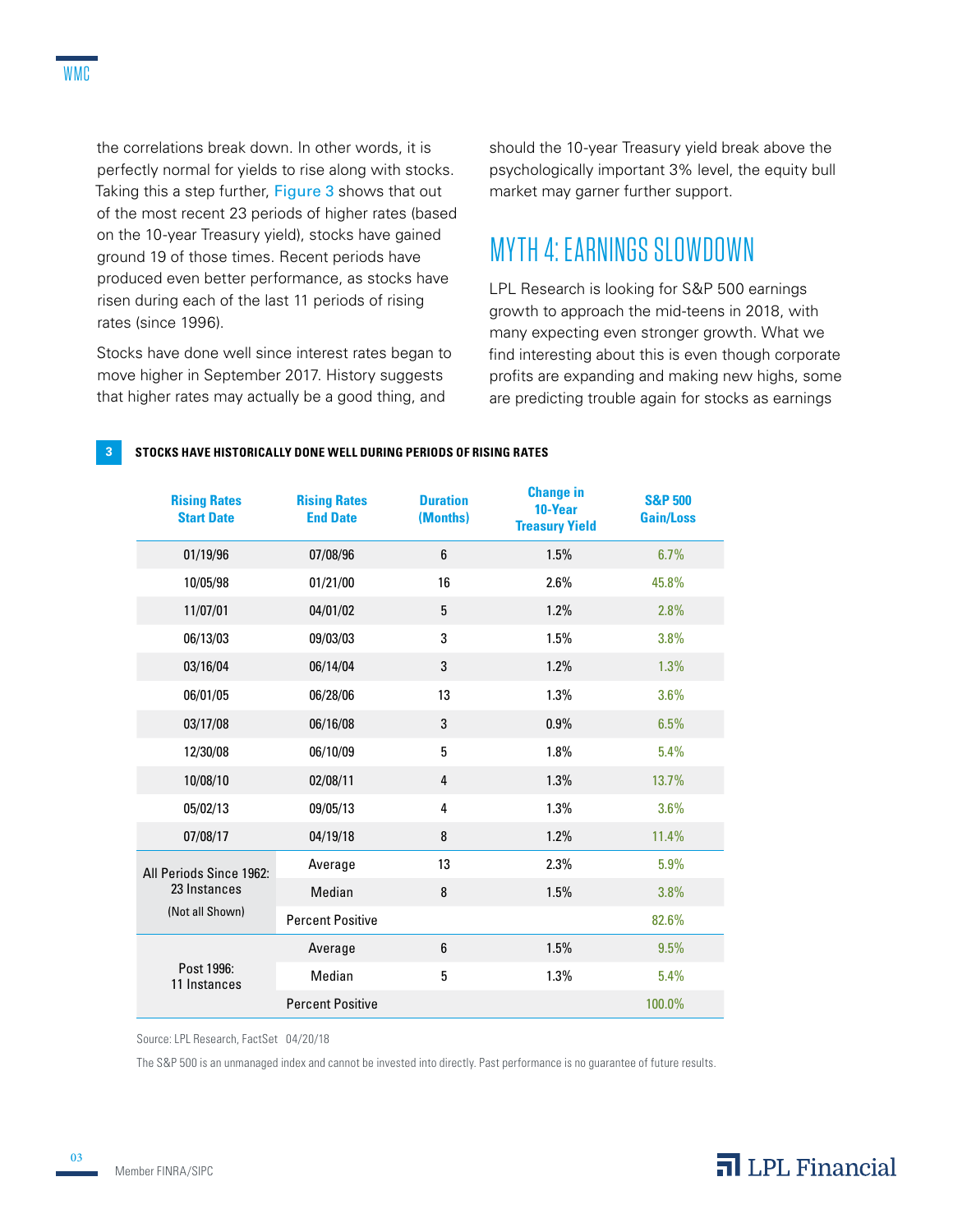growth potentially slows later this year or in 2019, (a topic we discussed in our earnings preview commentary on April 9).

Once more, looking purely at the data shows that double-digit earnings growth is a major positive for equity returns. As Figure 4 reveals, going back to 1991 there have been 12 calendar years that sported at least double-digit earnings growth and all 12 years the S&P 500 produced positive total returns, with an average return of 16.7%. Should earnings come in comfortably above double-digits as we expect, this is yet another reason to expect the bull market to continue in 2018.

## **CONCLUSION**

It is important for investors to not get distracted by these or other market myths. Remember that the overall global economy continues to expand, fiscal policy remains a major tailwind to growth for the U.S. economy and corporate profits, and we are not seeing any of the same excesses seen at previous market peaks that led to recessions. We continue to anticipate double-digit stock market gains this year, with leadership from the value style, small caps, cyclical sectors, and emerging markets. $*$ 

| <b>Year</b> | <b>S&amp;P 500 Earnings</b> | <b>S&amp;P 500 Earnings Growth</b> | <b>S&amp;P 500 Total Return</b> |
|-------------|-----------------------------|------------------------------------|---------------------------------|
| 1993        | 26.9                        | 15.8%                              | 10.0%                           |
| 1994        | 31.3                        | 16.3%                              | 1.3%                            |
| 1995        | 38.6                        | 23.1%                              | 37.2%                           |
| 1997        | 46.1                        | 10.7%                              | 33.1%                           |
| 1999        | 55.8                        | 20.9%                              | 20.9%                           |
| 2003        | 58.5                        | 11.5%                              | 28.4%                           |
| 2004        | 67.4                        | 15.2%                              | 10.7%                           |
| 2005        | 76.3                        | 13.2%                              | 4.8%                            |
| 2006        | 87.0                        | 14.1%                              | 15.6%                           |
| 2010        | 85.3                        | 37.8%                              | 14.8%                           |
| 2011        | 98.9                        | 15.9%                              | 2.1%                            |
| 2017        | 134.0                       | 13.1%                              | 21.6%                           |
| 2018        | $$152.5*$                   | 13.8%                              | $\overline{\mathbf{?}}$         |
|             |                             | S&P 500 Avg Return If EPS >10%     | 16.7%                           |
|             |                             | % Higher                           | 100% (12 of 12)                 |

**4 WHEN EARNINGS ARE UP >10%, THE S&P 500 IS HIGHER 12 OF 12 TIMES**

Source: LPL Research, Bloomberg 04/14/18

EPS – Earnings Per Share

\*LPL Research's 2018 S&P 500 EPS forecast is \$152.50. Earnings gains are supported by LPL Research's expectations of better economic growth, with potential added benefit from lower corporate tax rates.

The S&P 500 is an unmanaged index and cannot be invested into directly. Past performance is no guarantee of future results.

Earning forecast may not develop as predicted.

04